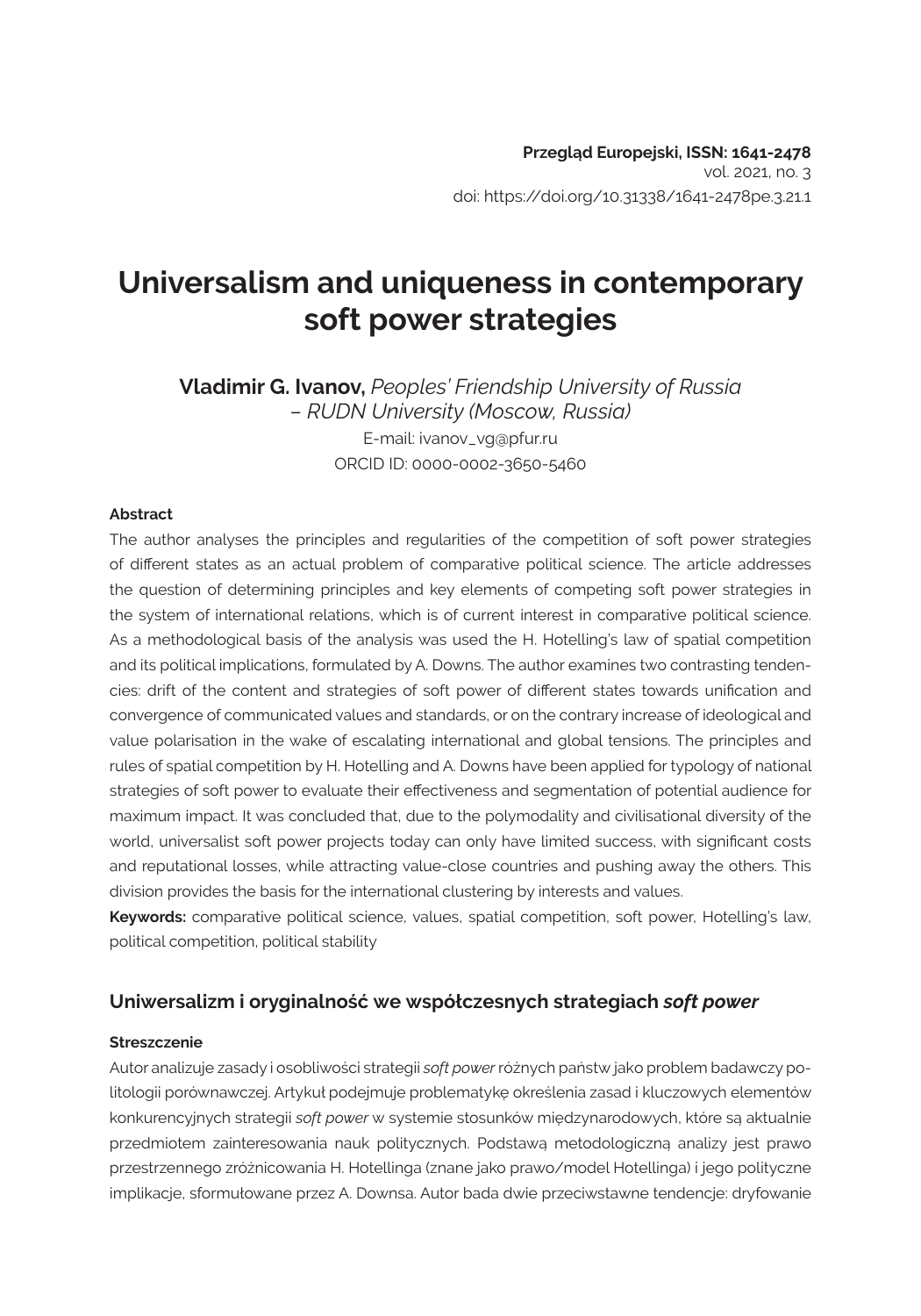## 12 | Vladimir G. Ivanov

treści i strategii *miękkiej siły* różnych państw w kierunku unifikacji i konwergencji komunikowanych wartości i standardów oraz przeciwnie – wzrost polaryzacji ideologicznej i wartości w następstwie eskalacji napięć międzynarodowych i globalnych. Zasady i reguły przestrzennego zróżnicowania H. Hotellinga i A. Downsa zostały zastosowane do opracowania typologii narodowych strategii *soft power* w celu oceny ich skuteczności i segmentacji potencjalnych odbiorców dla uzyskania maksymalnego efektu. Stwierdzono, że ze względu na polimodalność i cywilizacyjną różnorodność świata, uniwersalistyczne projekty *soft power* mogą mieć ograniczony sukces, przy znacznych kosztach i stratach reputacji, przyciągając jednocześnie kraje mające zbliżone wartości i odpychając inne. Podział ten stanowi podstawę do grupowania "baniek informacyjnych" nie tylko według interesów, ale także wartości.

**Słowa kluczowe:** politologia porównawcza, wartości, zróżnicowanie przestrzenne, soft power, prawo Hotellinga, konkurencja polityczna, stabilność polityczna

Soft power resources that constitute the power potential of the political subject have crucial significance for political analysis (De Martino 2020). As it is noted by P.B. Parshin, "One can possess soft power as a resource. Possession of soft power offers multiple opportunities to the one who is endowed with it" (Parshin 2015: p. 15). Spanish researcher J. Noya concludes that soft power is not a type of authority, but rather a source of it; even military structures can be regarded as soft power sources, as long as they serve in this power's interests (Noya 2005).

The way soft power strategies are developed and implemented in certain countries is a matter of current interest in political research, as any policy in this area can display particular features and characteristics depending on national identity, and how people from different cultures and historic backgrounds perceive soft power.

Many researchers note that soft power strategy implementation is inextricably linked with the way recipients interpret information. Russian scholar O.G. Leonova argues that cultural expansion may prove to be useless in the event of a drastic conceptual divergence with the recipient society's cultural and historical heritage (Leonova 2014: p. 20). Unfamiliar concepts are not necessarily denied by a recipient; they can become reshaped while going through the prism of national and civilisational attitudes, characteristic of a certain country or nation, and continue functioning in a modified form. The institution of democracy, and the electoral, cabinet and party systems in Russia and other non-western countries can serve as a good example of such modified concept, differing from that of the West (Leonova 2015: p. 88).

Today we can witness actualisation of two opposite tendencies of information policies and strategies of soft power of political actors. The first trend is the formation of "informational bubbles", further segmentation and clustering of information space, ideological and value content of soft power of different countries. The opposite trend is further convergence of content, value content and soft power strategies of different countries competing for influence in the world.

The main goal of the article is to evaluate these trends and develop a heuristic model of segmentation of national strategies of soft power based on the models of game theory and collective action theory, in particular, the Hotelling–Downs spatial competition model.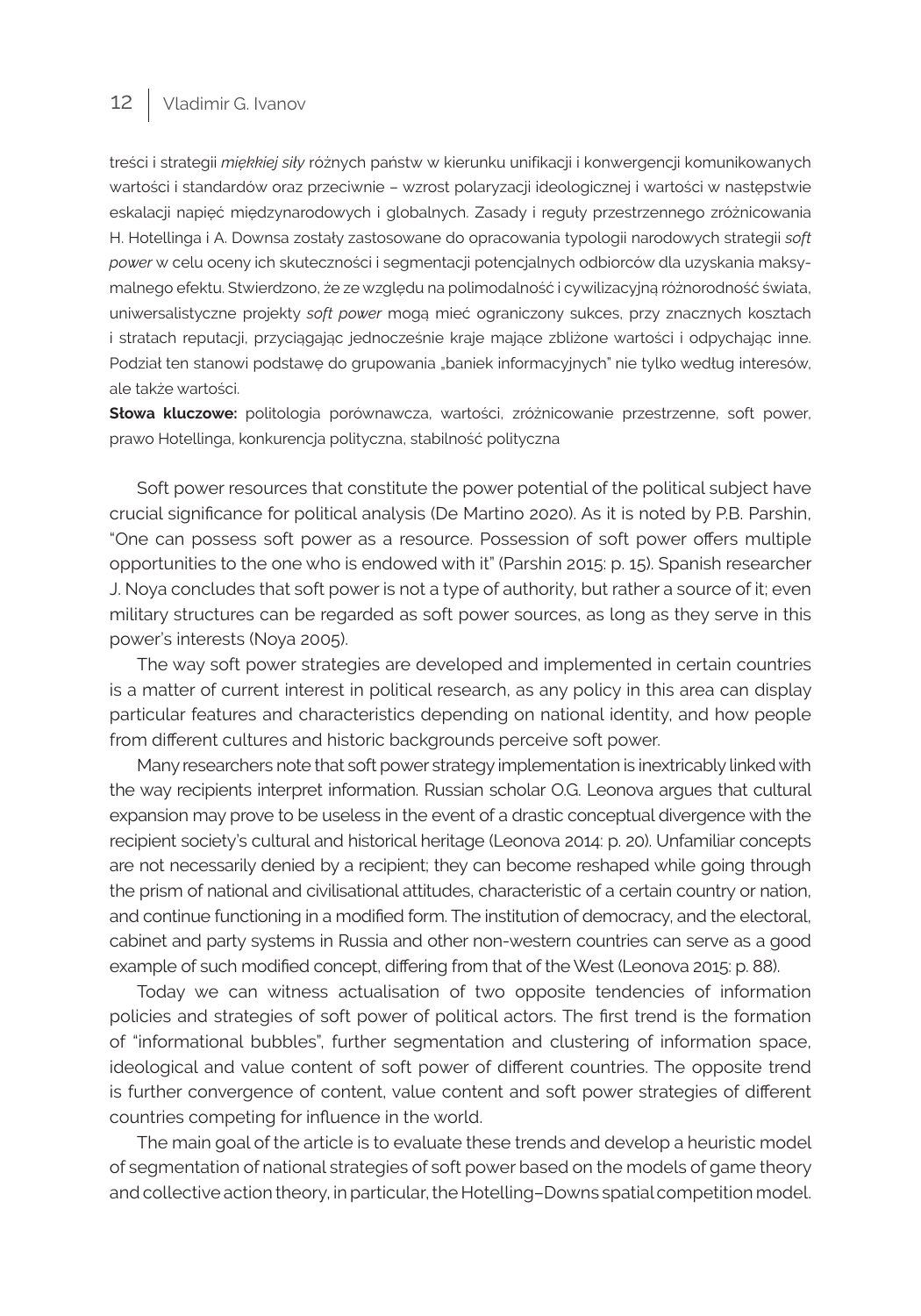## **Methodology**

In this context, it is crucial to find out to what extent the tendencies of further unification of soft power content, value creation and strategies among nations competing for regional and global influence are objective. At a first glance, the tendency of international competition to drift towards standardisation of soft power content and methods is triggered by the processes of globalisation, information revolution, creation of a global information space, as well as competing countries' natural imitation of the leading nations' actions. Such scenario may have a convincing theoretical underpinning: according to the law of spatial competition, as suggested by American economist H. Hotelling, in the natural process of increasing competition it is rational for the rivaling sides to make their promoted products as similar as possible. Hotelling's law was formulated in 1929 in an attempt to explain why local shops in small towns were, as a rule, located in noticeable proximity (Hotelling 1929). Hotelling concluded that competition will keep growing until it reaches the Nash equilibrium, i.e. until the shops find themselves side by side at the halfway point in the same street. Further developing these ideas, in the middle of the 20th century, American political scientist A. Downs proposed the "median voter theorem". Taking the US voting system as an example, Downs concluded that competition in the context of the two-party system leads to ideological convergence of the two parties. To succeed in the elections, the parties map out their programs to embrace the preferences of the typical "median" voter (Downs 1957).

The drift of states' foreign policy competition in the direction of unification of soft power content and technologies observed in the 2000s was due to globalisation processes, the formation of the single planetary information space, and could also be explained by the natural copying of the actions of the leading countries by their competitors.

Thus, a question arises: on a short-term horizon, is there a possibility of further integration of the content of different countries' national soft power policies? Is it feasible for nations to share and transmit outside a specific universal set of values and attractors with only slight variations, with an ambition to create standardised "success and appeal" benchmarks, targeting the "median" contemporary individual or society as a whole? It may be noteworthy that major soft power comparative ratings are based on this not entirely unambiguous assertion. Then again, which soft power strategy is more reasonable: to compete with today's leaders on their turf or endeavor something of their own, sometimes radically different and even the opposite?

Contrary the task of further segmenting and targeting external soft-power influence of political actors is becoming more urgent considering civilisational diversity of the world in the conditions of increasing international competition.

## **Analysis and results**

To a certain degree, a drift toward convergence of preferences of different people worldwide, and consequently, national soft power strategies and content, is indeed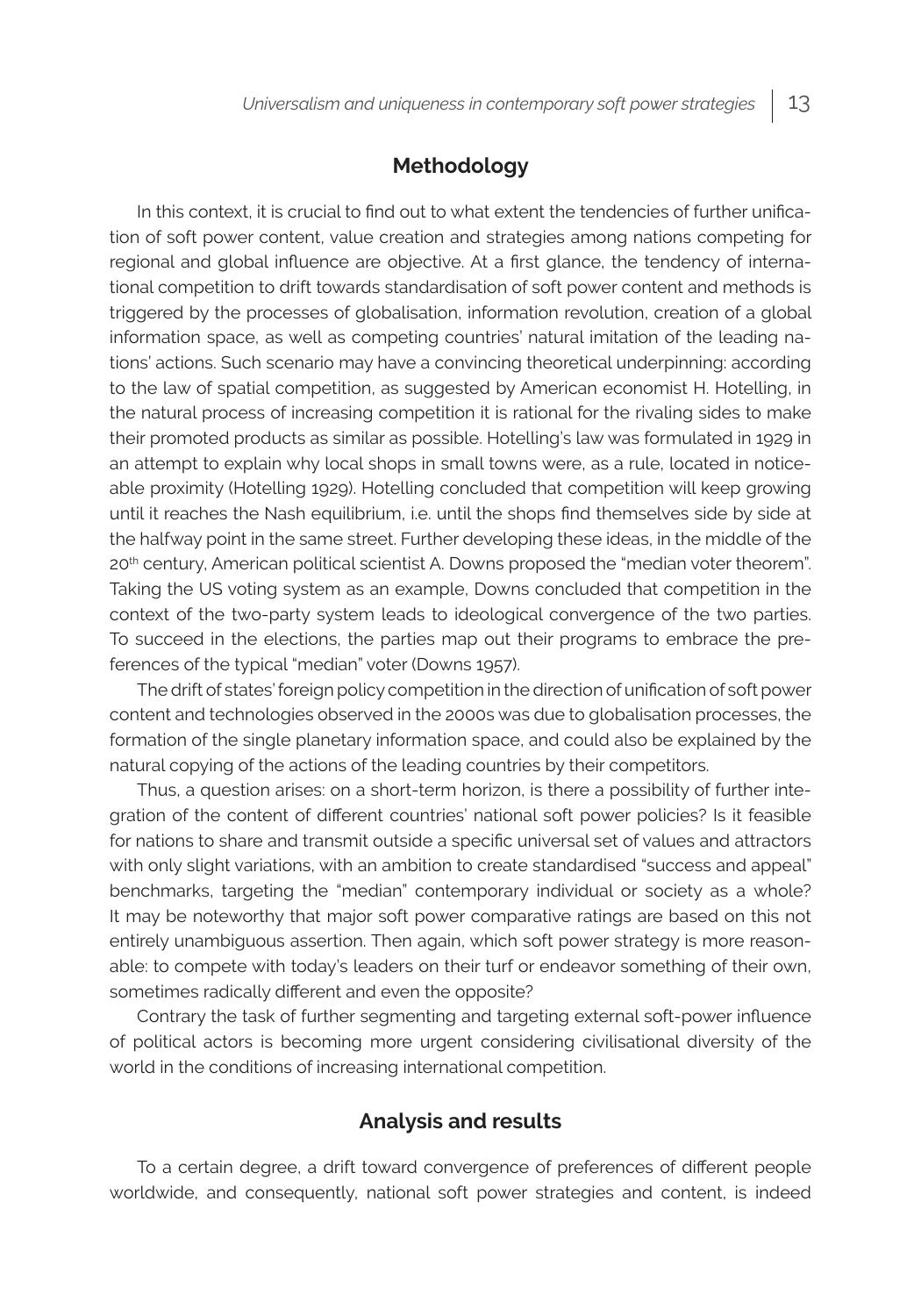## 14 | Vladimir G. Ivanov

taking place. For instance, this process manifests itself in universal aspirations towards democratic values and increasingly similar standards of economic prosperity and consumption. As former head of "Rossotrudnichestvo" K.I. Kosachev noticed: "The basic principles of democracy, human rights and freedoms are approximately in the same category. They are fixed in the fundamental international legal documents – the UN Charter, conventions and treaties and therefore cannot be construed as someone's property (in this particular case as property of the West), or as an individual feature of someone's soft power. Freedom, democracy, lawfulness, social stability and respect for human rights have become "the consumer goods basket" of the modern world, which everyone would like to have. Any idea rejecting this standard 21st-century set of values would certainly fail to stand. As the world's ideological bipolarity has become a thing of the past, people increasingly emphasize the uniformity of the basic values for a majority of nations, while understanding that there are differences in their *individual manifestation* due to national, historical and other specifics (a federative or a unitary state, a multi-ethnic or mono-ethnic country, etc.)" (Kosachev 2012).

For example, political expert C.V. Rivas believes that contemporary cultural and public diplomacy strategies of different countries cannot be successful unless they are based on a universal set of values, which Rivas calls as "cosmopolitical constructionism" (Rivas 2010).

Another global process that is taking place now is the connection of physical and information spaces of the world's countries and regions, including proliferation of the same goods, brands, entertainment, cultural and consumer patterns, as well as the formation of a global civil society (Vasilenko at al. 2013; Kouma 2019; Ivanov 2019).

At the same time, against the backdrop of these processes, it is becoming increasingly evident that to find your own inimitable identity, create your values, advocate and promote them in the age of globalisation and universalisation appears to be a more advantageous strategy for those countries that *de facto* have something to offer to other nations.

For instance, experts in the area of national branding claim that the most effective strategy of national image promotion is highlighting national specificity, especially the country's idiosyncrasy and uniqueness, as it was in case with the brand "Incredible India" and its respective image-building policy (Vasilenko et al. 2013).

Concurrently, too many factors now (including escalating international tensions, accompanied by a return to the Cold War confrontation rhetoric and the global division of the world into "friends" and "foes") are against the prospect of further universalisation of values and standards and, consequently, of the national soft power contents. As C. Prestowitz wittily remarked, "dreams that two countries served by McDonald's food chains will never come into conflict with each other" have not come true (Prestowitz 2005: p. 75).

 As it is known, globalisation goes in perfect step with the process of alienation, separating the alleged first and third world countries, which increases the gap between their material values, notions of power and world outlook, leading to the collision of interests. In the past, the West tried to make the imminent cross-civilisational clashes look like a con-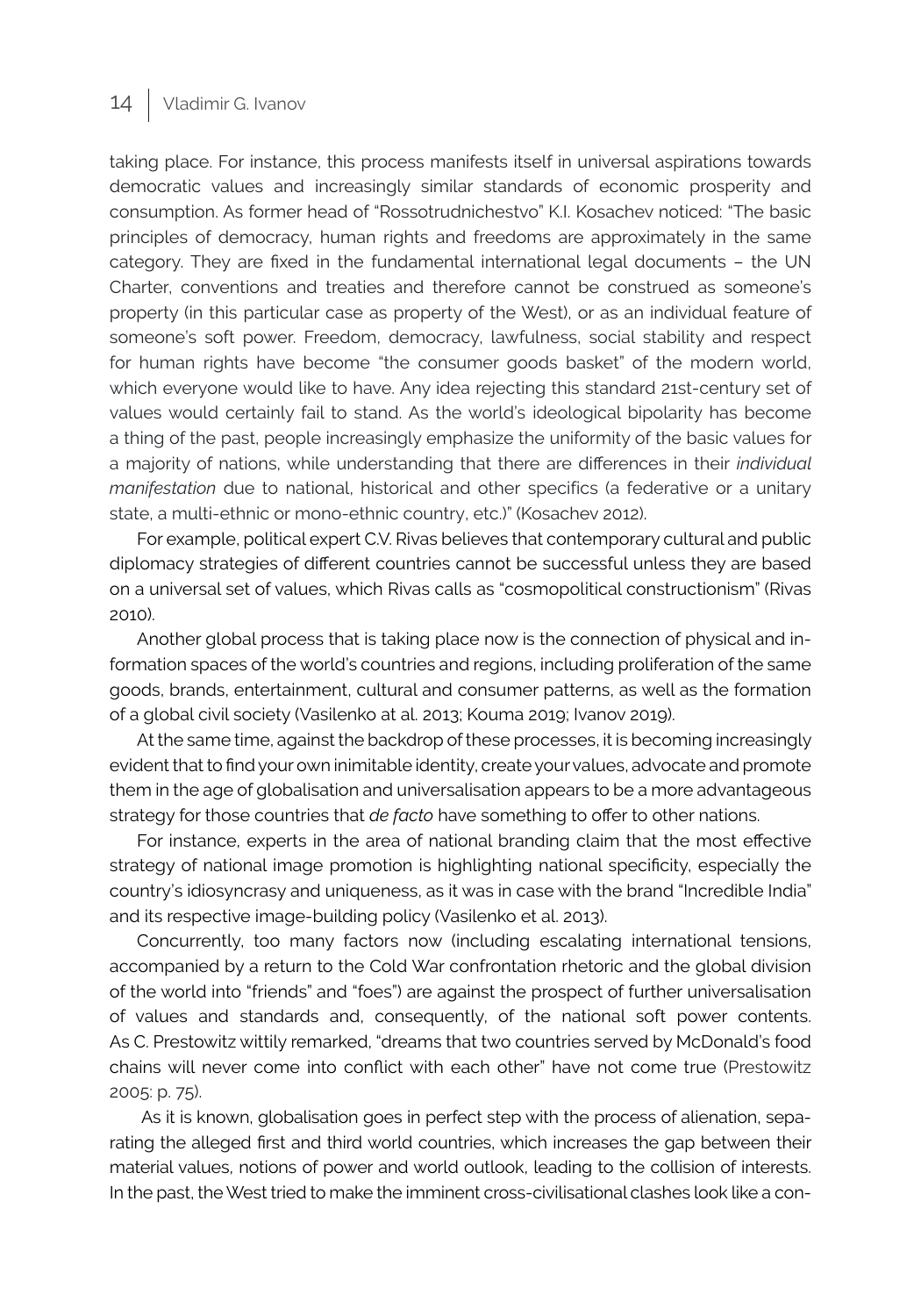flict between the "global humanity" and marginal rancorous groups that declared "jihad against the world" (Barber 1996). In fact, it is becoming more evident that living standards, broadcast by mass culture and world media, appear unattainable for the greater part of humanity, which often results in frustration leading to political destabilisation. In political science, this effect is being researched by different experts, for example, by T. Gurr in the framework of his "relative deprivation" theory (Gurr 1970; Islam 2021; Ivanov 2015).

It is also noteworthy that the Hotelling–Downs model can only be used partially to analyse such large-scale processes, as it is based on regular distribution of prospective consumers/voters. However, if we speak about their polymodal distribution (typical of competition on the global level), for some competitors, on the contrary, it may prove to be reasonable to drift away from the centralisation tendencies.

We can assume that certain bifurcation points, dividing countries and peoples according to their basic values, have been clearly marked out. These bifurcation points deny any possibility of compromise: primarily, these are the concepts of traditional family values, religion, and a wish to maintain national sovereignty and civilisational identity. As a result, states part with the illusory ambition of being equally appealing to the "entire global society" and face the need to decide on the priority vector of their soft power policy.

In other words, to achieve equal attention value among all countries and nations, or even the majority of them, is presumably unfeasible. In the contemporary global political landscape, one can witness an increasing number of axiological grid points and cross-civilisational split-ups, while certain attractors, which previously had been strongly associated with solely western countries, such as a market economy and democratic institutions, are losing this connotation.

Data collected in the framework of World Values Survey (a global research project, which has been exploring people's values and beliefs in almost 100 countries since 1981) may become a potentially valuable tool in investigating the stated problem. Analysis of World Values Survey's data made by political scientists Ronald Inglehart and Christian Welzel asserts that there are two major dimensions of cross-cultural variation in the world:

- "traditional values" *versus* "secular-rational values";
- "survival values" *versus* "self-expression values"<sup>1</sup> (Apsalone, Šumilo 2015: p. 279).

According to the value scores of different countries in these two dimensions, Inglehart and Welzel suggest their own "Cultural Map of the World".

Despite evident Eurocentrism and a certain ideological bias of the Inglehart–Welzel's value classification (for instance, it is not entirely clear why the authors include same-sex marriage support in the self-expression values, but do not include raising children in the same category), we deem it heuristically reasonable to apply Hotelling–Downs' spatial competition theoretical principles to the two-dimensional "Cultural Map of the World" developed by the WVS (see *Figure 1*).

<sup>1</sup> Official site World Values Survey, http://www.worldvaluessurvey.org/WVSContents.jsp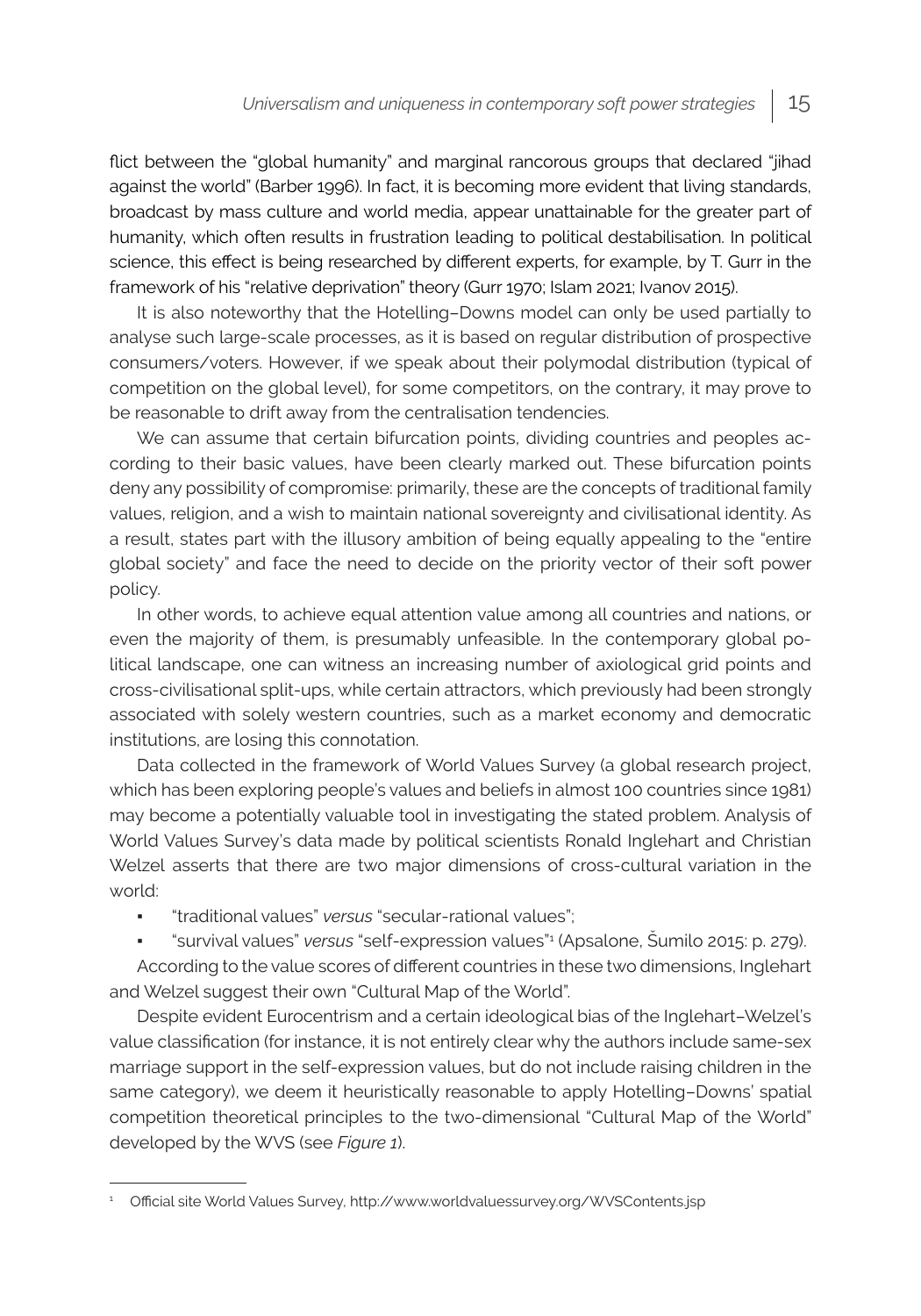

**Figure 1: Inglehart-Welzel Cultural Map of the World («Wave 7»).** 

Source: World Values Survey (2005–2020), https://www.worldvaluessurvey.org/WVSContents.jsp

According to these principles, in order to achieve a maximum effective output, the most positive response to soft power policy, it would make sense to focus on moderation and the area of the largest overlap of different society types, the space in the very middle of the map. A competitor that manages to carve out a niche in this space, hypothetically, gets an advantage, because presumably, there are more supporters of moderate values than those with more radical views.

In actual practice, however, the stated principle is very unlikely to work in contemporary conditions as completely divergent societies and cultures find themselves in the center of the map. At the same time, if we look at the countries in the center, i.e. on the borderline of different cultures, we can see that, despite the fact that they belong to contrasting civilisations, these countries become primary recipients of other nations' soft power and in general are notably subject to "soft" pressure.

# **Conclusions**

The conducted analysis demonstrates that these days it is impossible to enwrap everyone with your "soft" power, not even the semi-mythical "global public opinion"; on the contrary, protection and promotion of specific values will generate support among one group of countries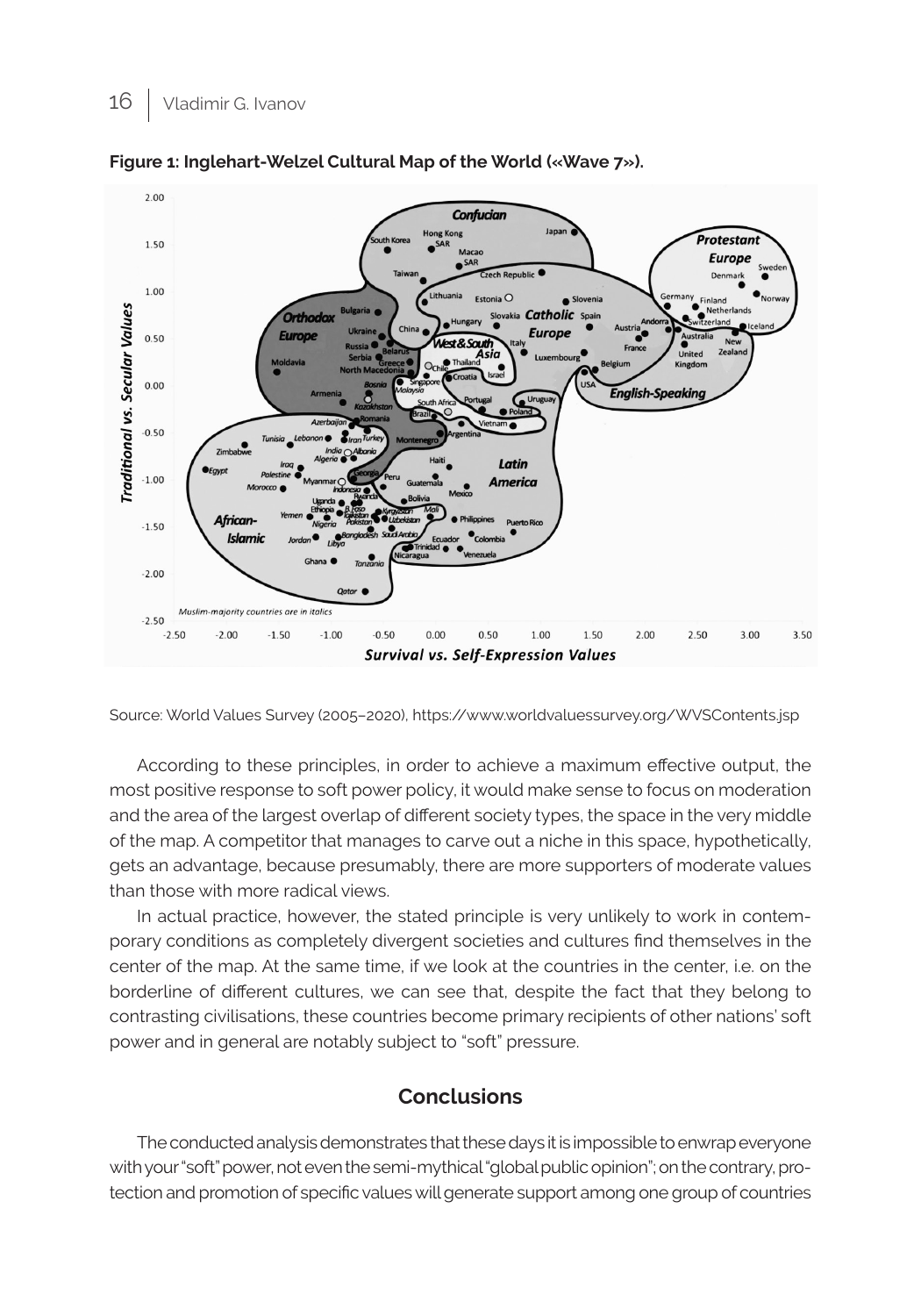and rejection among others. Claims to universalism ("centrism") are possible but limited: one cannot be equally valuable and appealing to everyone, given the high polarisation of international society. Therefore, for most political attractors, it seems more reasonable to gear up to the interests of their potential "sympathisers", i.e. countries located mostly in the same sector of cultural and ideological field of values. In this context, for example, the United States' drift towards a break-up with traditional values and advocacy of same-sex marriages as one of its foreign policy priorities is undoubtedly receiving public support among a certain group of countries, but at the same time strong rejection from many other nations. Even contemporary soft power ratings note a significant variety of countries with considerable soft power potential, as well as a wide range of factors and variables of such influence (*Global Soft Power Index* 2020, *The Soft Power 30* WWW).

We believe that today's strategy of the customary soft power leaders, the USA and European Union, is assuming a course towards polarisation and focus on "similarlyminded" nations, while China is leaning towards "centrism" of sorts, i.e. it is trying to cover the maximum zone of influence in the center of the nominal culture map. China's soft power strategy is characterised by unobtrusiveness, moderation, non-interference in other countries' affairs, certain neutrality of values, respect for other nations' sovereignty and identity, avoidance of hardline oppositions ("either… or"), which are more typical of the western policies, and instead striving towards integration ("both… and").

Within this context, a classification suggested by K.I. Kosachev is of special interest. The author categorised two main modern models of soft power:

- 1) self-presentation as an *objective*;
- 2) self-presentation as a *method*.

In reference to the second model, Kosachev stated: "Of course, this is a more complex pattern compared to what Western countries offer. They advertise a tangible model which shows a developed economy, high social standards, functioning democratic institutions, and implemented freedoms and human rights. However, many tend to believe today that this model is unique and cannot be reproduced, as it developed *historically* and stems from numerous individual features. If so, its social standards cannot be cloned or exported. Russia cannot export some model as an alternative to what is offered by China, the West or the Islamic World because it has not developed any such model yet. Yet it offers, as an "item of export," to other countries the conditions to work out their own development concepts, support and regional cooperation projects." (Kosachev 2012).

Thus, in order to effectively implement its soft power policy, Russia needs to determine its own segment of the world's cultural and civilisational field. At the same time, the value-neutral approach, proposed by K.I. Kosachev, at the very least should not be met with rejection from other countries and can expect a certain success, despite the fact that it deals with a very limited understanding of soft power.

Nevertheless, a successful soft power strategy needs corresponding ideological and value-based infrastructure or, at minimum, a wide consensus in the society in regards to the development vector, key values, and a strong identity. As is fairly noted by E. Chernenko: "A lack of understanding about national development prospects (not merely for foreign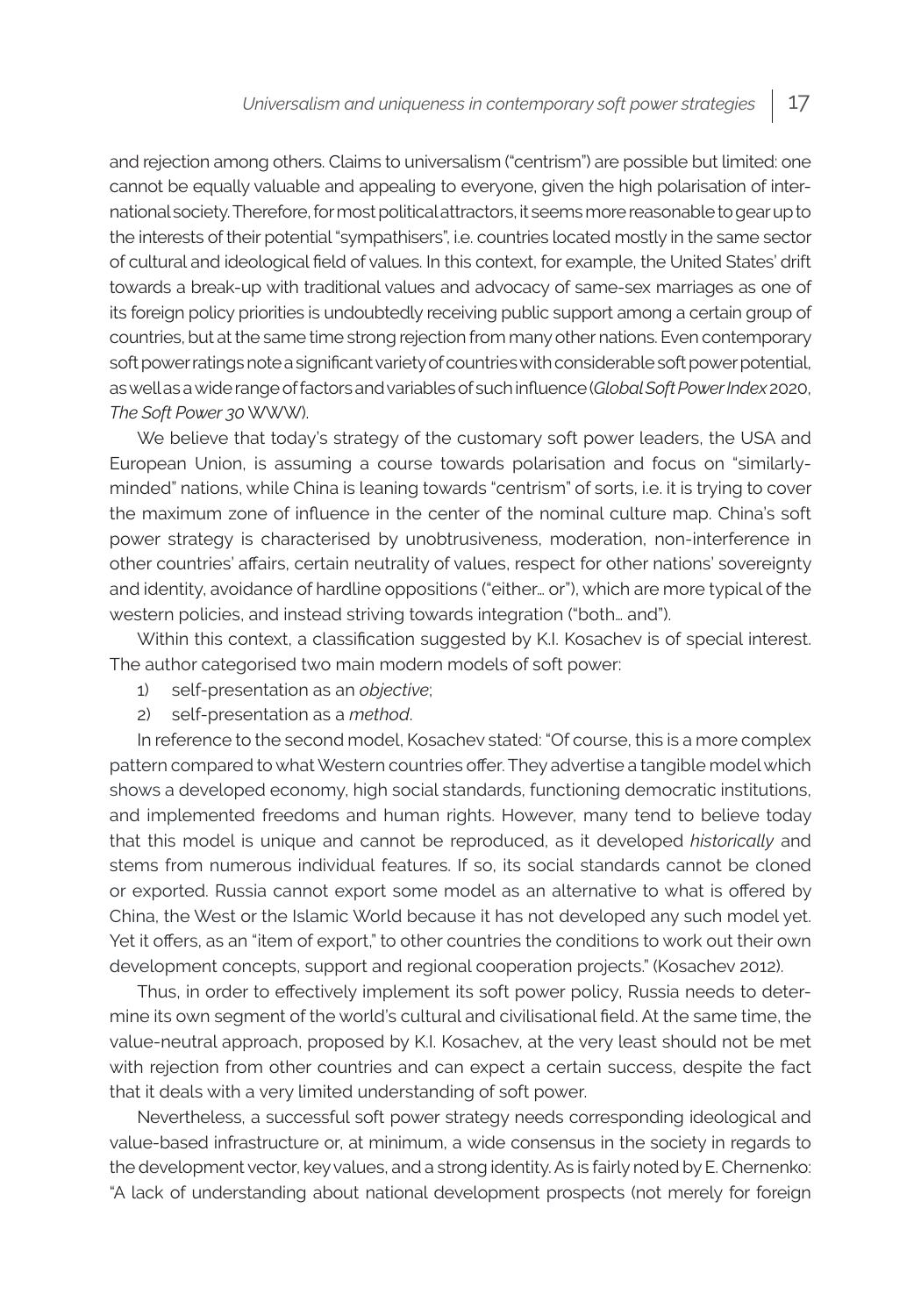# 18 | Vladimir G. Ivanov

policy, but for the state in general, society, and the socio-political system) and confusion over self-identity are more pernicious to formulating the strategic reference points in foreign policy" (Chernenko 2015: p. 16). According to O.S. Dragacheva, "a national idea, concisely describing the country's historical journey and fundamental values of its people, contribute to the integrity of the country's image. Besides the internal function, the national idea performs as an external one: it builds an image of a state in the global geopolitical landscape by emphasising its singularity and unique identity" (Dragacheva 2006: p. 106).

In the recent period, the crisis of universal soft power strategies has clearly emerged. In this regard, the segmentation of soft power strategies and virtualisation of soft power, drift towards strategical communication, propaganda and targeted impact on certain groups of the population. This leads to the crisis of the concept of soft power. The "targeted" appeal to the narrower segments of recipients (population of individual countries (or groups of countries), ethnic groups and, in particular, to the minorities of other societies) may represent a more effective strategy for political actors in terms of the implementation of their foreign policy interests.

**Vladimir G. Ivanov** – Doctor of Political Sciences, Associate Professor at the Department of Public Administration, Peoples' Friendship University of Russia (RUDN University, Moscow). Research interests: comparative politics, analysis and modelling of political processes.

**Vladimir G. Ivanov** – doktor nauk politycznych, docent w Katedrze Administracji Publicznej Rosyjskiego Uniwersytetu Przyjaźni Narodów (Uniwersytet RUDN w Moskwie). Zainteresowania naukowo-badawcze: politologia porównawcza, analiza i modelowanie procesów politycznych.

## **O** References:

- APSALONE Madara, ŠUMILO Ērika (2015), *Socio-Cultural Factors and International Competitiveness, "Business Management and Education"*, vol.13(2), p.276–291. DOI: 10.3846/bme.2015.302
- BARBER Benjamin R. (1996), *Jihad vs. McWorld: Terrorism's Challenge to Democracy,* 1st edition, Ballantine Books.
- CHERNENKO Elena (2015), *What is Written Cannot be Undone?,* "Russia in Global Affairs", no. 1.
- DE MARTINO Mario (2020), *Soft power: Theoretical framework and political foundations,* "Przegląd Europejski", no. 4/2020, p.11–24. DOI: 10.31338/1641-2478pe.4.20.1
- DOWNS Anthony (1957), *An Economic Theory of Democracy,* New York.
- DRAGACHEVA Olga S. (2006), *Foreign policy image of the state and its leader: Technologies of formation and positioning,* Moscow.
- *GLOBAL SOFT POWER INDEX 2020* (2020), Brand Finance, https://brandirectory.com/globalsoftpower/download/brand-finance-global-soft-power-index-2020.pdf (11.01.2021).

GURR Thomas (1970), *Why Men Rebel,* Princeton University Press.

HOTELLING Harold (1929), *Stability in Competition,* "The Economic Journal", vol. 39, no. 153, March.

ISLAM Lamia (2021), *Relative Deprivation and the Sustainable Development Goals,* in: Filho W. LEAL et al. (eds), *Peace, Justice and Strong Institutions. Encyclopedia of the UN Sustainable Development Goals*, Springer, Cham. DOI: 10.1007/978-3-319-71066-2\_142-1